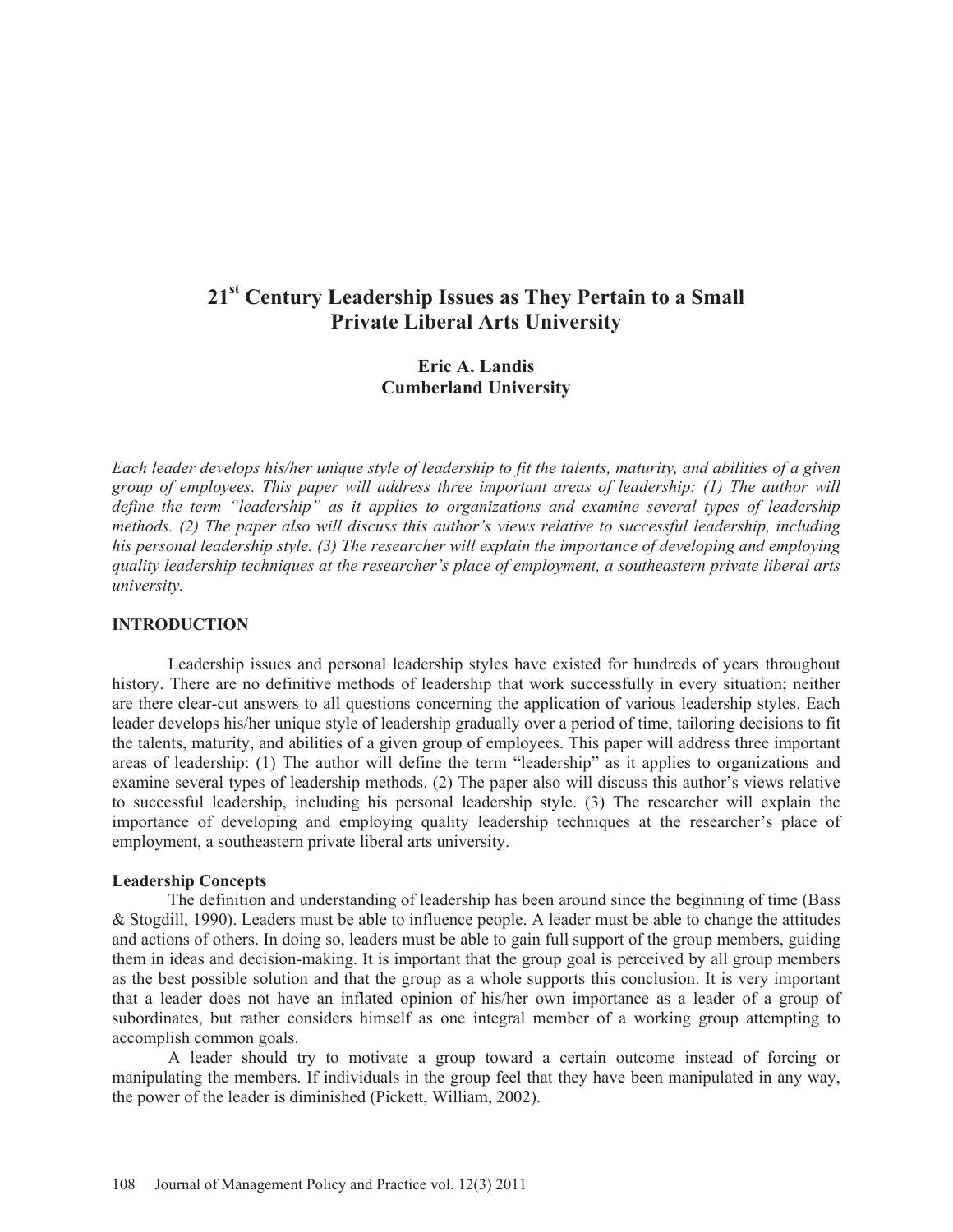An ongoing problem at the southeastern liberal arts university is that many decisions are made by the administration, employing a top-down management style of leadership. It is the opinion of this researcher that the top-down method of management drives a wedge between the administration and faculty members. The faculty rarely understands the direction being taken at the administrative level, and various communication gaps exist throughout the institution. It is the opinion of this learner that the administration gets so little support for their ideas because they fail to explain the overall goals as they create specific plans for changes at the university. Employees are more likely to support change if they have been considered and involved during the planning stages of an activity.

 To date, there seems to be no comprehensive, all-encompassing definition of the term "leadership." There are, however, some universal ideas about leadership that this researcher feels are pertinent to understanding the concept. Leadership ability is the ability to influence a group toward the achievement of goals (Robbins and Coulter, 1999).

Leaders drive a group forward by diligent effort, dedication, careful preparation, and a final outcome. The most successful leaders move the group toward goal-accomplishment because they are enthusiastic about a project; they tend to lead by example. They develop and make use of an agenda, and keep the group true to that agenda (Robbins and Coulter, 1999). Good leaders are hard workers who are knowledgeable about group tasks—the more knowledgeable they display, the better their ability to analyze individual contributions. Leaders must be prepared to do outside work, plan the work sessions, and keep the group on task according to the agenda. When group members get off track, the leader must be able to pull the group back to the subject at hand (Robbins and Coulter, 1999).

 Leaders should be visionaries. A good leader understands that without group participation, it is hard for a group to move forward (Buhler, 1995). Many managers are bound to steadfast rules. They know company policies and are responsible for following them, thus making it hard for them to accept other alternatives. Open-minded leaders, on the other hand, encourage group members to offer new alternatives and to keep generating new ideas (Buhler, 1995).

This is another problem that seems to be holding back progress at the southeastern liberal arts university. There is a board of directors that is responsible for making most of the decisions concerning the operation of the university. This board is largely made up of older individuals who have been on the board for many years. The southeastern liberal arts university was founded in 1842, and not many changes have been incorporated since then. It is apparent that the university must forge ahead into the  $21<sup>st</sup>$ century, but it is hard to get the support from board members, who are comfortable with the status quo.

The university has had several different leaders in the past six years. There was an attempt to bring in an outsider for the position of university president, but he met with a great deal of resistance since he was not from the university "family." Sensing that he lacked board cooperation and support, this president left the university. The current president was promoted from within; she is meeting resistance because although some staff members agree that there is a need for change, board members do not support this position. The feeling of this researcher is that the board has such tight control of the decisionmaking process that few changes and improvements will be made at the school until the members of the board of directors embrace a new attitude.

 J. Thomas Wren states "leadership has been conceived as the focus of group process, as a matter of personality, as a matter of inducing compliance, as the exercise of influence, as particular behaviors, as a form of persuasion, as a power relationship, as an instrument to achieve goals, as an effect of interaction, as a differentiated role, as initiation of structure, and as many combinations of these definitions" (Wren, 1995).

 It is important to understand the various roles that leadership has played in the past; however, it is even more important to understand leadership and its importance to organizations of the  $21<sup>st</sup>$  century. It is the belief of this researcher that leaders should be able to utilize different leadership styles according to different situations as well as perpetuate leadership throughout the organizational hierarchy. This writer believes that leadership is not simply an innate quality; people who study and practice can improve their ability to lead others. It is the belief of this learner that if organizational leaders involve more people within the organizational structure, greater things can be accomplished.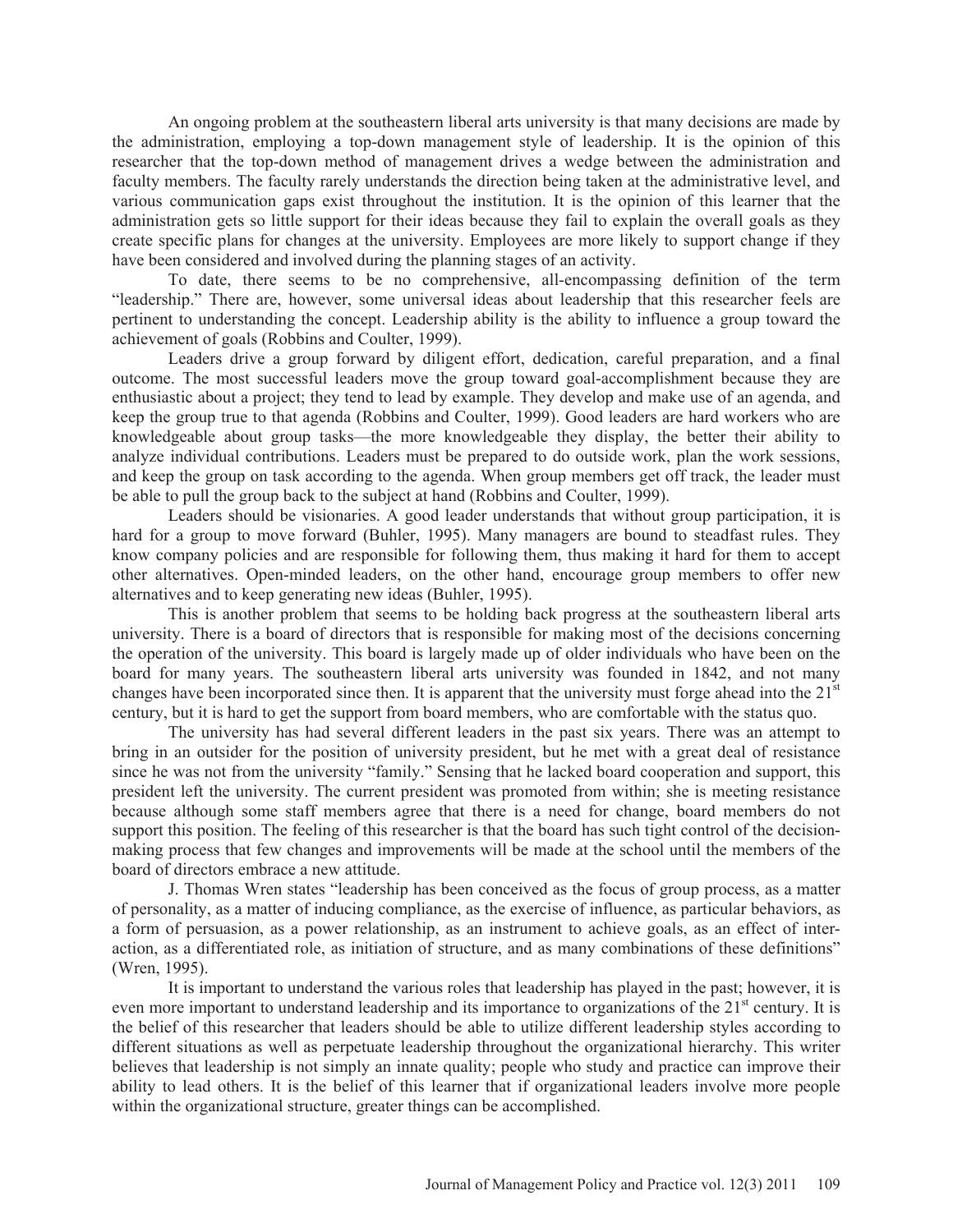Leadership also can be disseminated throughout an organization within peer ranks. An individual within an organization may have no specific administrative power but may possess strong informal political power within the organization. The leaders of the post-modern era must try to include as many people within an organization without losing the integrity of the organization's agenda. It is important for the leader to develop leadership at all levels within the organization. These leaders should strive to create necessary change that is responsive to the long-term needs of the organization and to understand the needs of their followers while energizing and directing them toward a common goal (O'Toole, 1996).

It is this writer's opinion that the southeastern liberal arts university could benefit from hiring a leader who possesses these qualities. There are many very competent, intelligent professors on the university staff. Almost all the professors teach and are involved with students every day. This researcher feels that the administration could benefit greatly by encouraging these employees to take part in decision-making, to express themselves, to present new ideas, and to assume a proactive role in the development of the university.

The department chairs act as somewhat of a buffer between the administration and the faculty, but there is still a feeling that staff members are ignored and are not included in establishing goals. They are seldom consulted on matters that directly concern them. Recent literature acknowledges that one of the most important skills needed by department chairs is the ability to orchestrate the functioning of departments that have varied disciplines and orientations. If there is a safe haven for faculty against threats from the administration it should be the department chair (McArthur, 2002). From this writer's experience the administrators of this school do not consider it necessary or important to include professors in the decisions of the university. It would benefit the universities administrators to adopt a more "middle-up" management style in which they respect professors by including them during the decision-making process, particularly when those decisions affect staff members directly.

#### **Leadership Defined**

Leaders must understand the human element of their subordinates. Most people have personal agendas. It is the role of the leader to figure out what each of its subordinates has to offer the organization. The better relationship that leaders form with their subordinates, the more integrated leadership can become. This author's definition of leadership is founded in the belief that the more a leader disseminates power throughout his/her organization, the greater feeling of involvement in the decision making process will occur, thus more support for decisions will be evidenced. A true gauge of leadership is the trust that others show towards a leader because of the belief that the leader has everyone's best interest in mind. Leaders are able to develop performance-oriented organizations utilizing a leader's greatest source of power, the trust that he/she derives from followers (O'Toole, 1996).

This researcher served as the chairman of the faculty senate for the past year. The support of the present administration from the faculty wavered throughout the year. It is still very apparent that many faculty members exhibit feelings of distrust toward the administration. It is the opinion of this writer that if the administration would give more power to its employees throughout the organization, large amounts of information and excellent new ideas could be gleaned.

### **CONCLUSION**

 There seems to be no perfect type of leadership that works without fail in all situations. It is the opinion of this writer that leadership in the post-modern era should use a methodology of inclusion. It would appear that the more inclusive the decision-making process is throughout an organization, the more people are willing to accept change and adapt to it. It will be the responsibility of post-modern leaders to seek to understand the needs of their subordinates and try to fulfill those needs. A leader who is in touch with the needs of co-workers will create a more harmonious work environment.

It will be the responsibility of leaders in the post-modern era to not be afraid to relinquish part of their own power to find other leaders throughout an organization and bestow responsibility on them. They also will have to develop trust in others and truly believe in the capability of the new leaders who emerge.